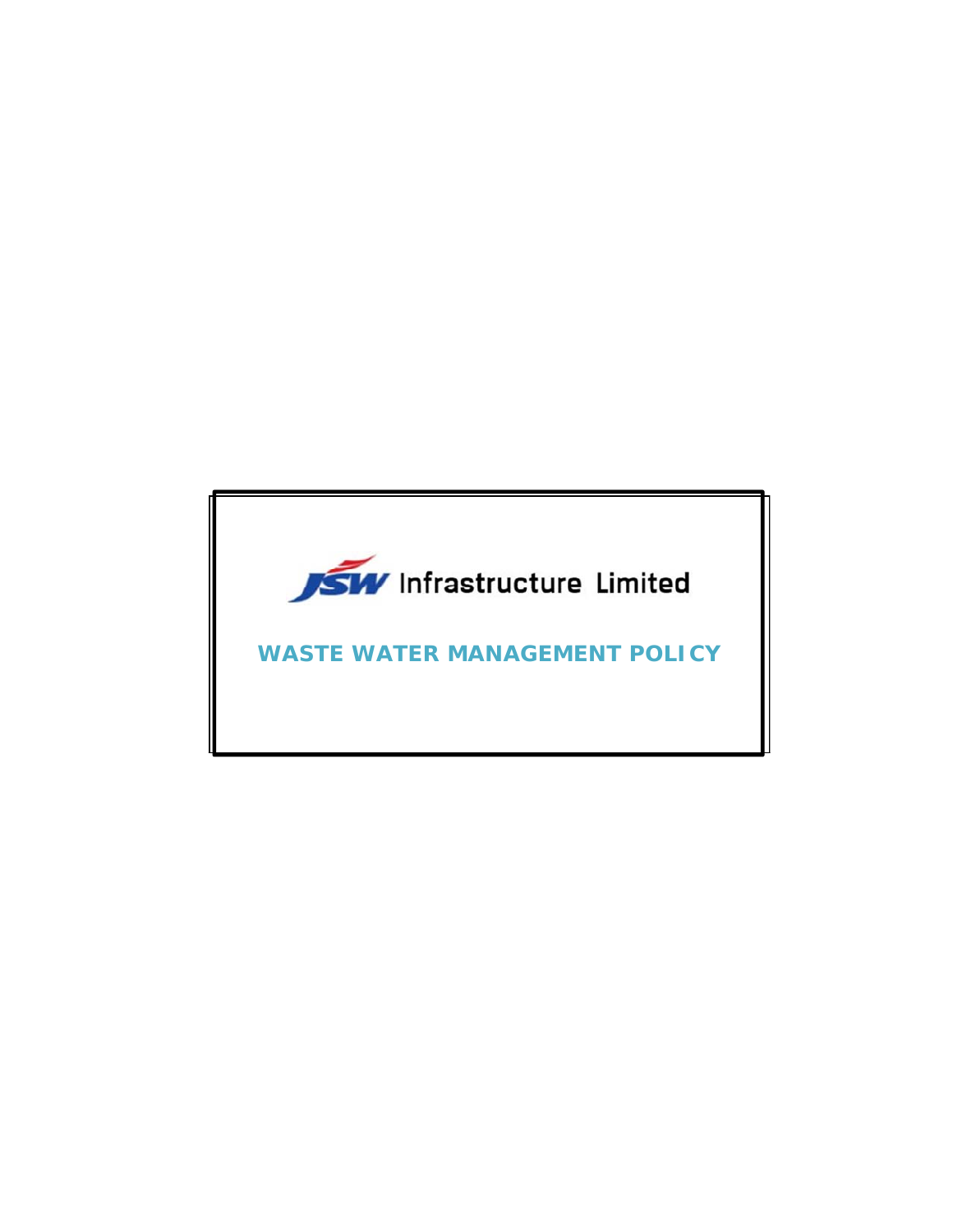# **WASTE WATER MANAGEMENT POLICY**

# **PREFACE**

| <b>Title</b>               | <b>Waste Water Management Policy</b> |
|----------------------------|--------------------------------------|
| <b>Version Number</b>      | 1.00                                 |
| <b>Effective Date</b>      | 27.10.2021                           |
| <b>Authorised by</b>       | <b>Board of Directors</b>            |
| <b>Number of Revisions</b> | $\blacksquare$                       |
| <b>Last Revised Date</b>   |                                      |

As part of our efforts to deliver our Sustainability Vision, we at JSW Infrastructure Limited **('JSWIL' or 'the Company')** have established this Policy to demonstrate our commitment to the prevention, effective treatment and safe, responsible disposal of waste water.

In furtherance of this commitment, the Board of Directors has adopted this 'Waste Water Management Policy'.

#### Background of the Issue

The impacts of industrial waste water can be many and varied, depending on what pollutants are present in the water, the quantities involved and the nature and means of how the waste water makes its way back into the wider environment. Harmful pollutants\* in waste water discharged from industrial premises have, for decades, been directly linked to incidents of both acute and chronic ill health amongst local populations and there is now widespread recognition that poorly managed waste water discharges have resulted in serious ground contamination, adversely affecting crops, livestock and livelihoods, across many countries of the world.

#### How it Relates to JSWIL

As one of India's leading conglomerates within the steel, energy, cement and infrastructure sectors, all of our sites and activities produce waste water. Some of this waste can contain different substances which, if released directly into local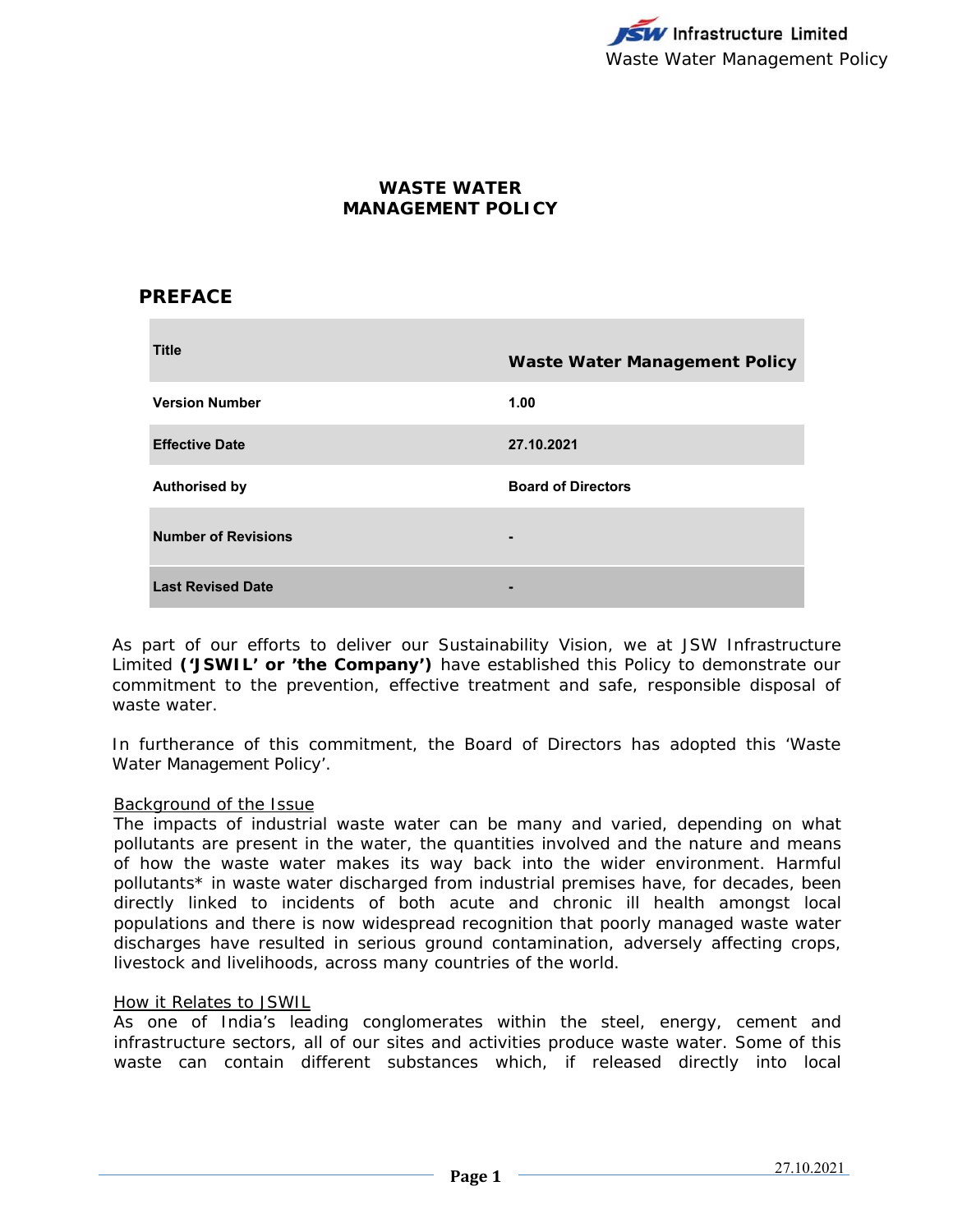watercourses without any form of treatment, could pollute those watercourses and result in health issues and unwanted environmental impacts. Whilst we have always sought to manage all our waste water discharges and disposal activities within any relevant regulatory framework relating to waste water management and disposal, we recognise that we have a moral and social need to do much more.

In pursuance of our stated commitments to prevent, effectively treat and safely dispose of waste water, we have adopted a number of aims towards which we will strive.

These aims are supported by a range of actions and improvements through which those aims are to be achieved.

## **We aim to gain a full and detailed understanding of the nature, scale and impacts of all waste water produced at our sites.**

To do this we will:

- Undertake a rigorous assessment of:
	- o All the sources of waste water on all our sites to determine where the different waste waters are coming from;
	- o The potential pollutants that each waste water stream may contain;
	- o All treatment mechanisms employed at our sites, including an evaluation of their effectiveness at removing pollutants;
	- o All the places where our sites discharge or dispose of waste water into the wider environment;
	- o The nature and scale of the 'receiving waters'\*\* in terms of their susceptibility to the impacts of pollution, engaging with local stakeholders whilst doing so.
- Develop programmes to:
	- o Prevent or minimise the creation of waste water in the first place through improved efficiency, the use of new technologies, changes in processes;
	- o Use technology and innovation to improve the means by which waste water is treated on our sites, thereby improving the quality of any waste water that is eventually discharged;
	- o Eliminate or minimise any potential impacts associated with the discharge of waste water from our sites into the wider environment through innovative technologies, changes in infrastructure, etc.;
- Monitor, on a regular basis, both the quantities of waste water we produce and discharge/dispose of, and the quantities of pollutants within that waste water to see how we are progressing, reporting on this progress to our stakeholders.

#### In the meantime:

## **We aim to continue our current efforts to prevent or minimise the amount of waste water we produce and reuse or recycle that waste water we cannot avoid.**

To do this we will continue to:

- Exploit existing opportunities to prevent and minimise the creation of waste water on our sites;
- Exploit existing opportunities to reuse and recycle waste water within our processes;